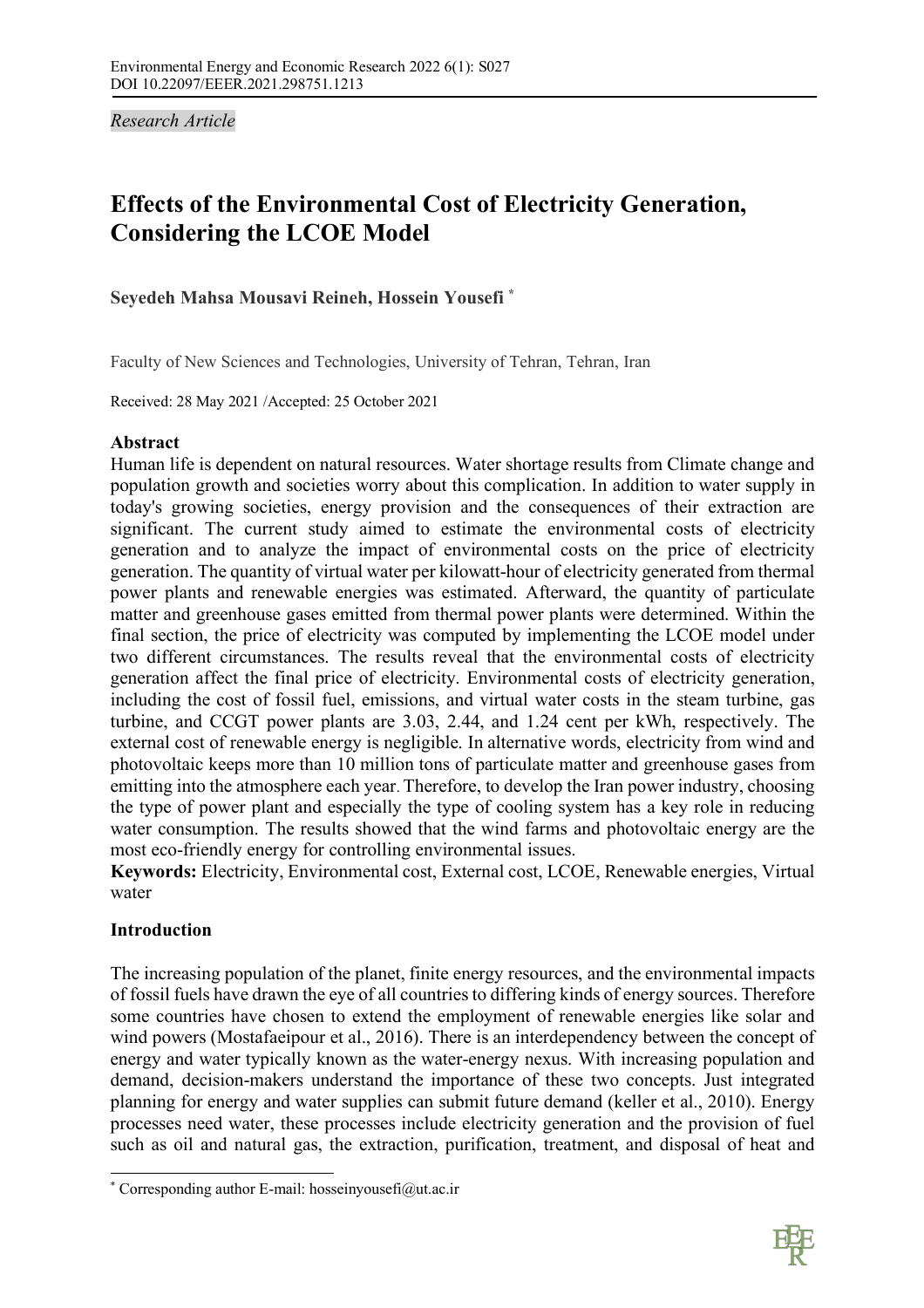wastewater. Also, energy is required for water treatment and supply (Delgado and Herzog, 2012). Certainly, these processes affect adversely on water resources. Actually, the water resources and the aquatic creatures of the regions suffer wherever the power plants are found (Averyt et al ., 2011).

## *Virtual Water in Electricity*

Energy and water supplies are inextricably linked. Water excessive use is one of the most obvious environmental impacts of common power plants. With the increase of water withdrawal, the phenomenon of "embedded water" or "virtual water" that transfers in the process of electricity and energy trading between states or regions becomes important (Wang et al., 2015). During the time spent producing power, every single thermal cycle (coal, natural gas, nuclear, geothermal, and biomass) consumes water as a cooling liquid to drive thermodynamic cycles. In contrast, energy sources such as wind or solar, only require a little amount of water for cleaning equipment such as photovoltaic cells (Macknick et al., 2012). Hence improving the energy efficiency in using less water is important. By upgrading the existing cooling tower system overall energy efficiency can be increased by 1.5% (Jović et al., 2018). Another pressing environmental issue is regulating and minimizing the use of water in power generation systems (DeNooyer et al., 2016), (Savenije, 2020). Properly valuing water is difficult, and the green accounting of this natural resource isn't still complete and the dynamic and sensitive market of that isn't well developed. As a result, existing water price may not essentially represent a real worth for this resource (Dinar and Subramanian, 1998). Many studies calculate embedded water for generating electricity, such as Grubert and Grubert (2018), who assessed power plant water usage in the United States. The total amount of water which consumed and did not return to the source is equal to 10% of US freshwater. Important consumers are power plants based on: biofuels because of irrigation, injection and drilling oil wells, and hydropower through evaporation. Another conclusion of this paper was that in each of 300 power plants with once-through cooling system 70% of water usage related to this type of cooling system (Grubert, 2018).

Macknick et al. (2012) provide estimations about the concept and amount of water withdrawal and consumption through generating electricity in the United States. Major paper findings include: water extraction and consumption factors vary widely in various power generation technologies, but different types of cooling systems have a greater impact on water consumption. The maximum water consumption occurs when the cooling system is recirculating and the minimum occurs when renewable energies are replaced, such as photovoltaic and wind farm (Macknick et al.,2012).

Delgado et al. (2012) present a simple model for understanding the use of water in power plants. Especially for cooling, thermal power plants need large amounts of water. Various types of cooling systems require different amounts of water. The model estimates the use of water for the entire range of thermal power plants. One of the model's advantages is that it helps easily identify and understand what drives the use of water in a power plant. The design is also very useful in the development of water extraction and uses reduction strategies (Delgado et al., 2012).

In changing climate conditions, Gjorgiev and Sansavini (2018) concentrated on the impact of water policy restrictions on electricity generation. For the thermal power plant, i.e. oncethrough and wet tower cooling, two alternative cooling designs are tested. Finally, the analysis shows that once-through cooling systems are extremely sensitive to changes in water flow and temperature, which gives a chance to less sensitive technologies, i.e. wet cooling towers (Gjorgiev and Sansavini, 2018).

Zhang and Anadon (2013) use a mixed-unit multi-regional input-output and a life cycle impact assessment method based on the Eco-indicator to examine withdrawals, consumption,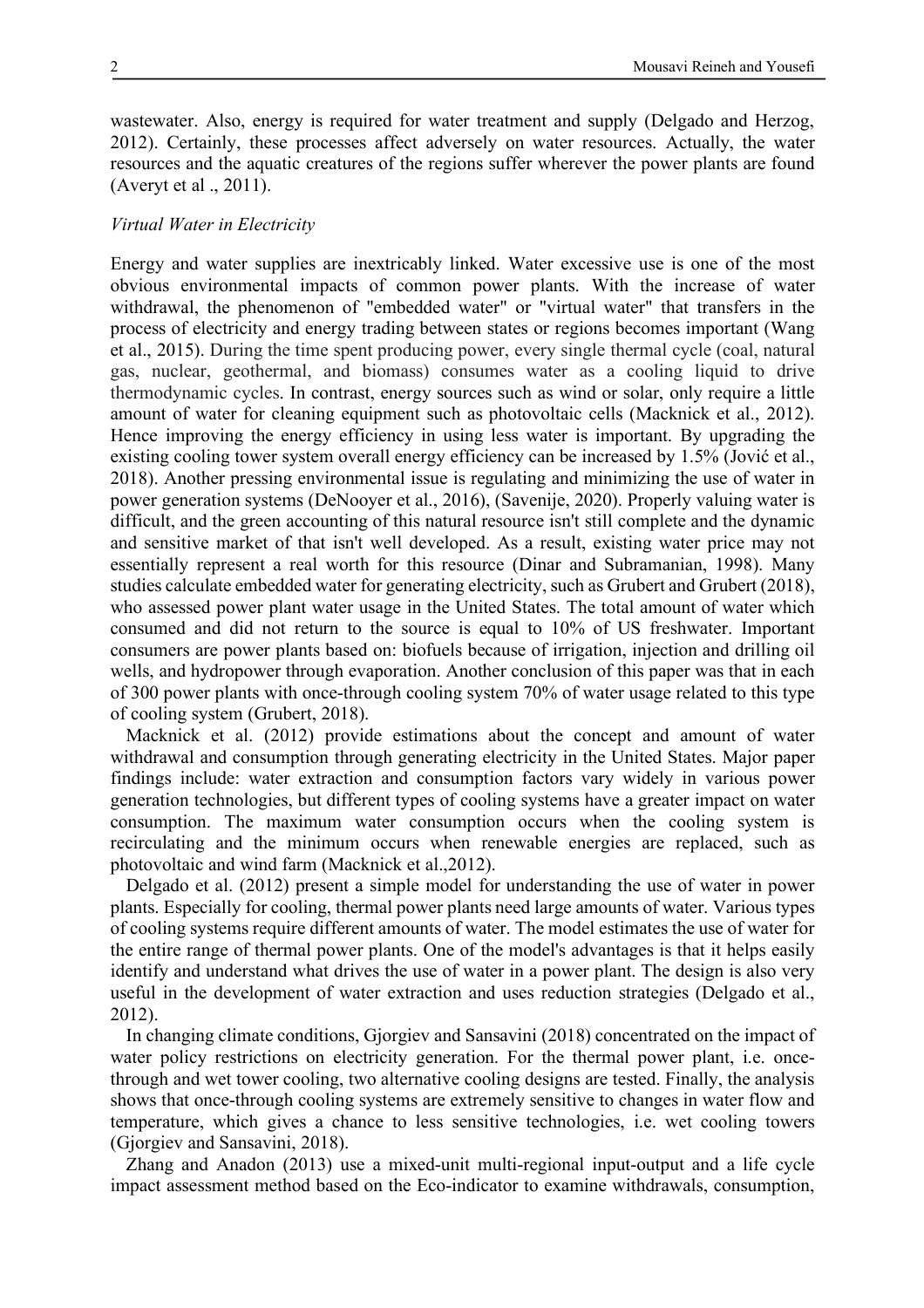and wastewater of thermal power plants in china.  $61.4$  billion  $m<sup>3</sup>$  of water is withdrawn due to energy production. Another result was that the geographical disparity of fossil fuel reserves and water resources causes environmental effects. The environmental impacts of the consumption of water are concentrated in several northern China hotspots (Zhang and Anadon, 2013).

## *Externalities*

Although generating electricity by renewable energy is more expensive than thermal power plants, they are more Eco-friendly and have negligible environmental impacts. Hence, one of the most important public policy reasons for promoting electricity generation from solar, wind, and other renewable resources is that they generate electricity without burning fossil fuels and emitting air pollution. One of the most important issues concerning the development and operation of energy systems is the production of greenhouse gas and pollutant emissions (Tavoni et al., 2007). External costs should be considered in evaluating energy sources (Parry et al., 1999).

Until 2010, thermal power plants that used fuels were economical owing to the subsidized fuels delivered by the government of Iran, and the price of electricity was controlled by the government. Over that period, the international price of fuel was upper than its internal level (Karbassi et al., 2007). The estimated subsidy on electricity prices was 1.5 US cent per kWh in 2010, implying that Iran's government has paid directly about 80 % of electricity generation cost as a subsidy. The low electricity price has a major role in environmental pollution because of the increasing rate of electricity consumption. The total amount of air pollutants produced by electricity generation, particularly  $CO<sub>2</sub>$ , was estimated to be more than 128 million tons in 2009 (Mousavi et al., 2012). If continuous development and market introduction are achieved, renewable energy will make a substantial contribution to the reduction of global  $CO<sub>2</sub>$  emissions (Trieb et al., 1997).

The wind farm is an important sustainable supply of energy among renewable energy sources and countries pay more attention to sustainable development in recent years. The number of installed wind power plants is rising every year and several nations are planning to invest in wind energy soon (Keyhani et al., 2010). Solar energy is a strong renewable energy that is commonly used as an alternative to other energy resources by many countries. Many other countries, including Iran, continue to develop the infrastructure needed to utilize renewables (Mostafaeipour et al., 2016). Many governments and their policies tend to reduce environmental emissions which are gained by supporting renewable energies, but the high cost of investment in renewable energies is the most barrier to its development (Sen and Ganguly, 2017). The key obstacles and challenges to private sector investment and development in the renewable energy industry in Iran are high initial capital costs, lack of funding, lack of long-term government support, and low cost of electricity due to subsidized fossil fuels (Mousavi et al., 2012). Many studies have been conducted on externalities, for instance, Samadi (2017) has written a literature review on the cost of electricity generation technologies to decide which types of costs are important. The paper categorizes the relevant cost types, distinguishing them as the main categories between power plant level, system, and external costs. The results show that fossilfuel technologies have more social costs compared to low-carbon technologies. More generally, the findings stress the importance of taking into account not only power plant-level costs but also system and external costs when comparing technologies for electricity generation from a societal point of view (Samadi, 2017). Feng et al.  $(2014)$  also calculated  $CO<sub>2</sub>$  emissions and water consumption by using Life Cycle Analysis, Input-Output Analysis and Water Stressed Index for carbon, gas, oil, hydro, nuclear, wind, photovoltaic, and hydropower plants. They showed that wind farms can save  $80\%$  CO<sub>2</sub> emissions and more than 50% of water consumption per kWh compared to the common technologies that use fossil fuels (Feng et al., 2014).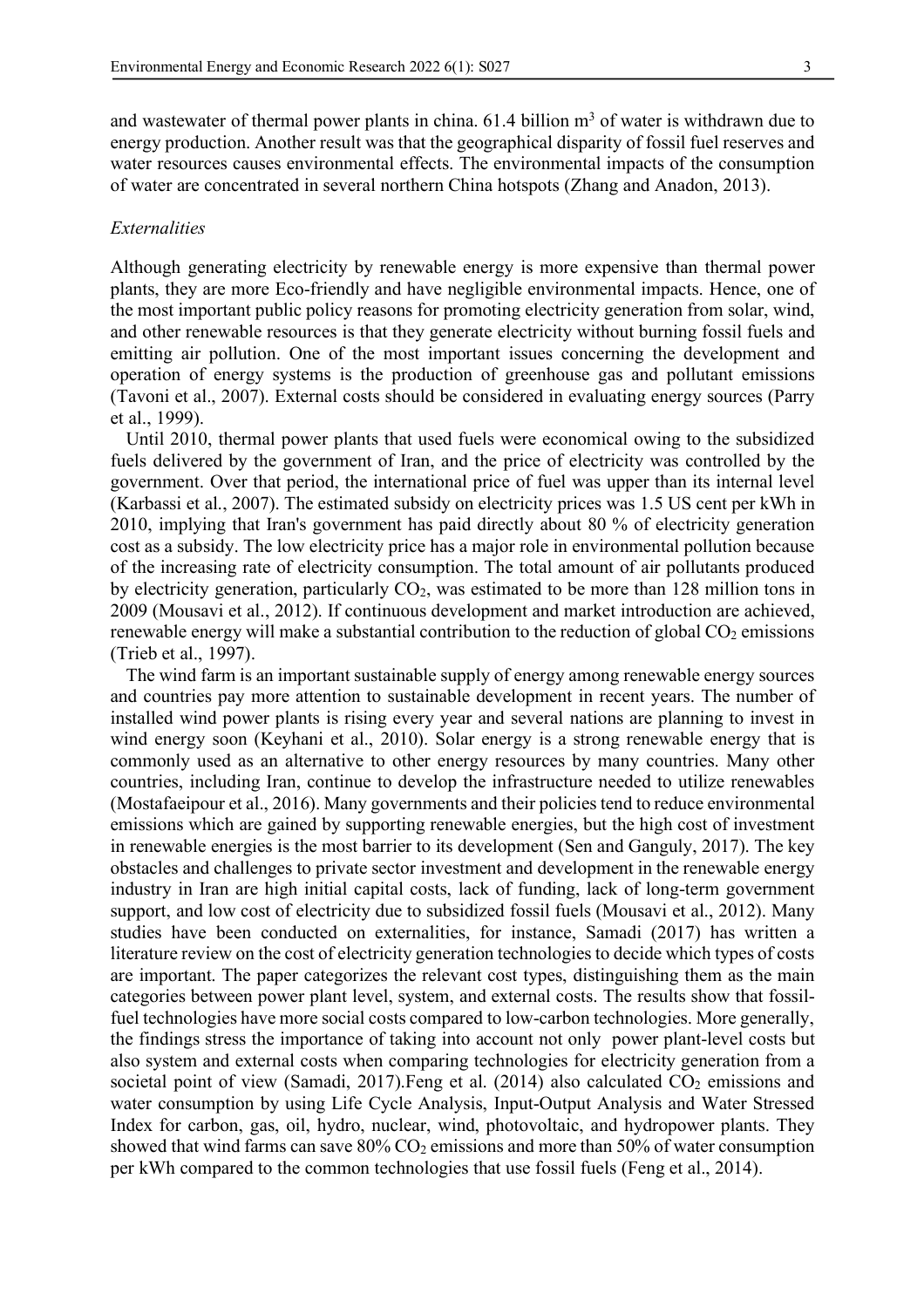#### *Levelized Cost of Energy (LCOE)*

LCOE is a useful tool to compare the unit cost over its operational life (Szymański, 2021). The LCOE is a method of a power source that allows for a reliable comparison of various electricity generation methods (Szymański, 2021). Since electricity generation technology selection and design depends on the cost of producing energy, different technology costs need to be measured. Policy programs around the world for funding emerging clean energy technologies depend on reliable estimations of the Levelized Cost of Energy. Based on global reports, the LCOE analysis indicates that there is a wide cost range across renewable energy technologies. Hydropower and onshore wind are more mature technologies and the amount of their cost depends on the place they are located. If they locate in a suitable place, the costs will be the same as common technologies, but more emerging technologies such as marine tidal and wave are still in the early phases of cost discovery. The cost of generating electricity from a given technology should decrease overtime at a rate proportional to its degree of deployment. Over the past few years, LCOEs for photovoltaic (PV) and onshore wind have fallen dramatically as governments have provided financial support, these supports cause that these technologies deploy rapidly (Finance, 2017). A series of research from the different regions have looked at power plants to identify energy and economic potential.

AlderseyWilliams et al. (2019) revealed that LCOE estimates may be unreliable. They compared the LCOE of some offshore wind farms and one Combined Cycle Gas Turbine (CCGT) in the United Kingdom. The analysis shows that recent offshore wind projects display a significantly declining LCOE and that estimates of the cost of the public domain are unreliable (AlderseyWilliams et al., 2019). The LCOE model has been commonly used to estimate the costs of generating electricity. For example, IRENA (2012) estimated the cost of power generation across the world in 2010 (IRENA, 2012). Approximately 200 power plants in 21 different countries were investigated by OECD (2010) (Szymański, 2021).

Roth and Ambs (2004) present a full cost approach for determining the LCOE of 14 technologies for electricity generation. Internalizing ''externalities'', makes energy systems more sustainable and economical. This analysis includes the following externalities: air pollution damage, energy security, transmission and distribution costs, and other effects on the environment. Results indicated that internalizing externalities into the full cost strategy has a huge effect on the LCOE and the relative attractiveness of options for generating electricity. Findings suggest that renewable energies are more efficient and have negligible impacts (Roth and Ambs, 2004).

Mousavi et al. (2012) compare wind turbine as alternative energy competitiveness with existing ways of electricity generation in the Islamic Republic of Iran. For each type of technology, a LCOE strategy was carried out that included investment costs, operation and maintenance costs, fuel costs, and external pollution costs. Comparison of energy generation cost assessments reveals that wind power can be as economical as conventional power plants by taking into account global fuel prices and integrating air pollutant externalities (Mousavi et al., 2012).

Ouyang and Lin (2014) investigated the LCOE of renewable energy. This was one of the first studies on the LCOE of renewable energy in China. The conclusion showed that the Feed-In-Tariff (FIT) of Renewable Energy (RE) should be strengthened and modified dynamically based on the LCOE to better support RE's development. In China, the current FIT will cover onshore wind and solar PV at a discount rate of 5%. Except for biomass power, subsidies for renewable energy generation still need to be raised at higher discount levels (Ouyang and Lin, 2014).

Hulio and Jiang studied the output of the LCOE wind farm in Pakistan. Results showed that wind turbine efficiency was reduced by higher wind speed. The estimated levelized average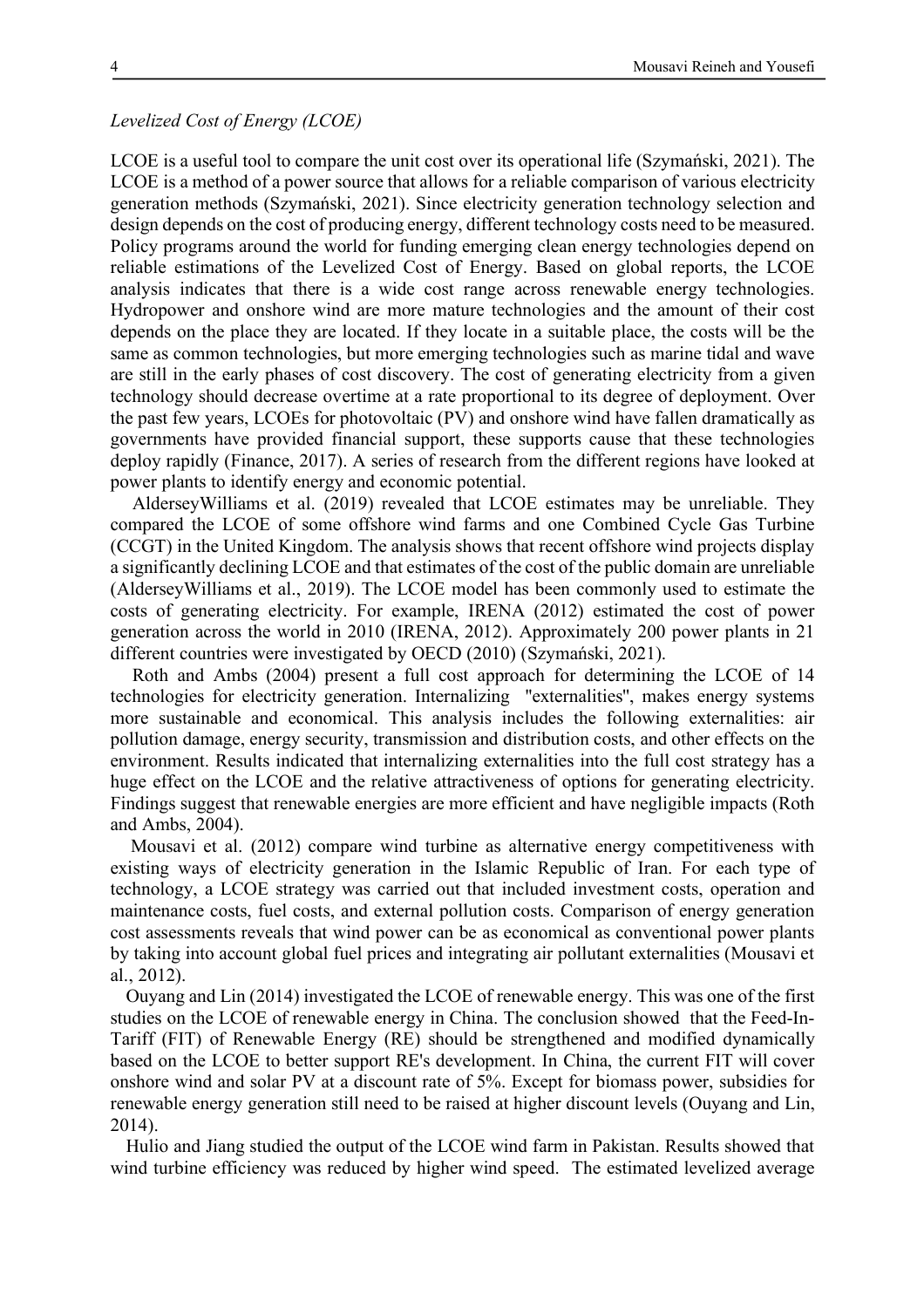energy cost for 1–10 and 11–20 years was US\$ 0.11 and US\$ 0.04/kWh, respectively. It makes it competitive with other energy technologies in terms of low production costs per kWh (Hulio and Jiang, 2018)

This paper aims to evaluate pollutants and greenhouse gas emissions that are resulting from fossil fuel power plants. The quantity of water consumption and water costs are also measured as virtual water of power generation. The effects of pollutant emission costs and the expense of water consumption in power plants are also investigated on the final price of electricity. The current study has been carried out in Iran in 2019. This paper is presented in four main sections: the introduction, the first section, deals with previous studies and provides an overview of study goals. Next, in the materials and methods section, the area under review, and the data sets and methods are added. Discussion and results, consisting of the main results and correlation with similar articles, and finally, the paper summarizes the findings in the last part.

#### **Materials and Methods**

#### *The study area*

Iran is a vast country (1.6 million km2), and its different types of climate are because of different topography, vegetation cover, and landscape. It is mild and quite wet on the coastal area of the Caspian Sea, continental and arid in the plateau, cold in high mountains, hot on the desert, southern coast, and the southeast. Generally, the Islamic Republic of Iran is not a humid country; but, within the west and also the north, the rain measure is a bit more than other areas. Because of that weather in Iran must be checked out regionally. In summer, the country's climatic situation is complicated.

The weather in the coastal areas of the Caspian Sea varies in summers due to high humidity. It's warm during the day, but it's relatively cool at night. Days are very hot in Iran's southern coastlines (Persian Gulf), and nights are relatively warm, with very high humidity (Keyhani et al., 2010). Countries know that climate is a crucial factor in development, growth, planning, and decision-making (Herbert et al., 2007).

Iran is located at 32°00'N and 53°00'E. The nominal capacity of the power plants in the country reached 76.5 GW in 2019. Of the total nominal capacity of the country's power plants, 20.7% belongs to the steam turbine, 36.4% belongs to the gas turbine, 25.5% belongs to combined cycle gas turbine, 15.1% belongs to hydropower and 2.3% belongs to other plants (nuclear, wind, solar, biogas and thermal recycling). The Ministry of Energy planned to increase the capacity of the country's electricity generation system, by new technology, combined cycle power plants, and renewable energy, in 2017. It aimed to secure local consumption and reduce distribution network losses and achieve higher efficiency in electricity generation (EnergyMinistry, 2016). The sample stations studied are indicated in Figure 1.

#### *Research Methodology*

To estimate the water usage of thermal power plants, a generic model is used in this paper. To illustrate the competitiveness of renewable energy, it is important to quantify levelized costs of energy. LCOE can be described as ''a constant annually required revenue to recover all expenses over the life of a power plant'' and is expressed as a price per kWh. Externalities are internalized by adding the external cost term to the LCOE equation that is used by the California Energy Commissions (Roth and Ambs, 2004).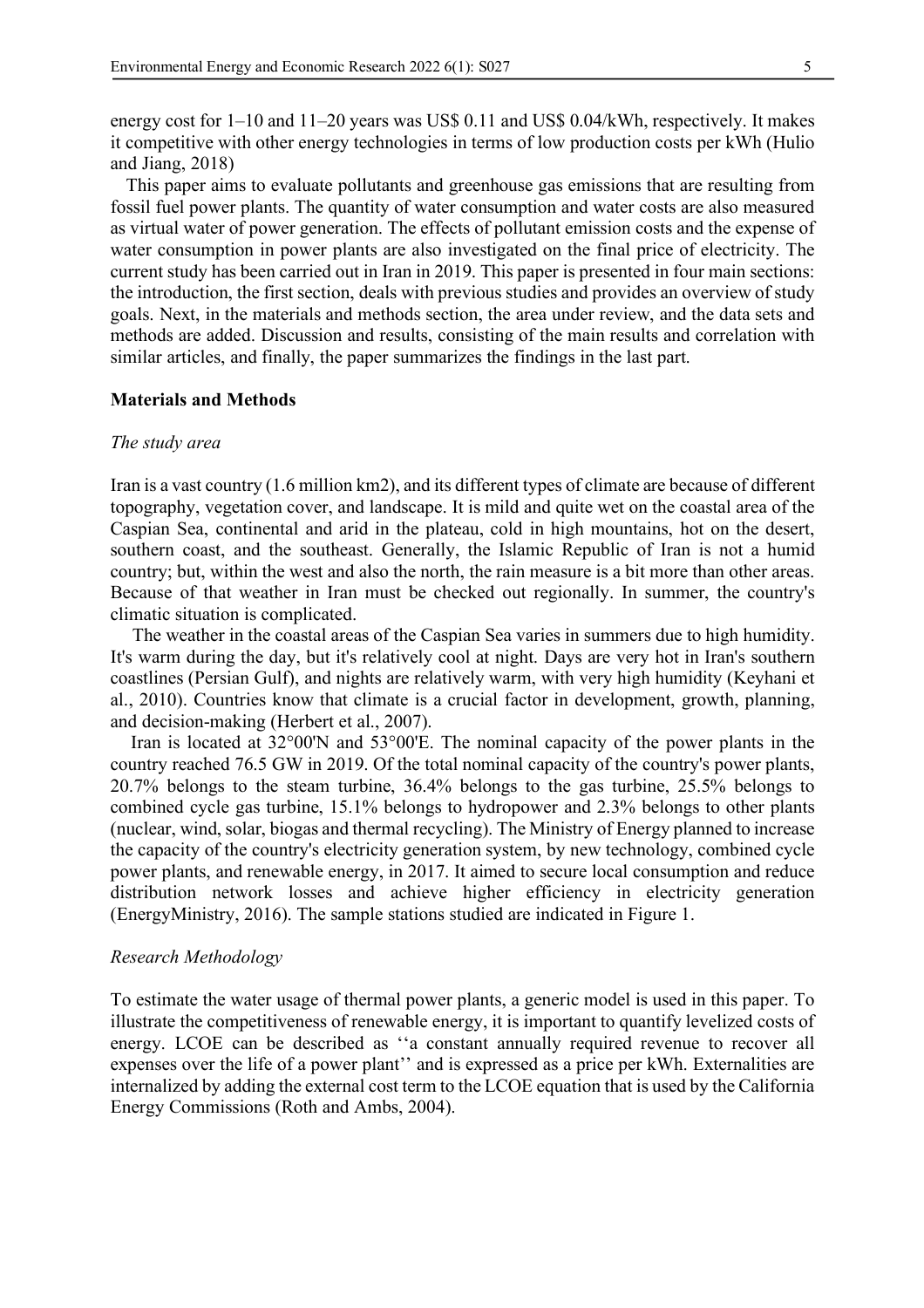

**Figure 1.** Sample power plants in Iran

## *Virtual water consumption*

A simple, generic model is introduced to predict water use accurately. The model's structure is given in equation 1, where water usage (I in L/kWh) is a function of the Heat Rate (HR) and other 3 parameters: A (L/kJ), B (kJ/kWh), and C (L/kWh) (Delgado and Herzog, 2012).

$$
I = A(HR - B) + C \tag{1}
$$

In equation 1 Parameter B shows heat flows that come out of the power plant. HR-B is the heat that is rejected by the cooling system. Parameter A is L/kJ and indicates the amount of water that is required through the cooling system. This depends on the kind of cooling system. This amount is different for once-through, wet cooling, or dry cooling. Parameter C is the amount of water which used in any process except the cooling system. Therefore, parameter I (the whole of water which cooling system using it to decreasing the heat), depends on C and A (3). The quantities of these parameters are shown in Table 1 (Delgado and Herzog, 2012), (Scott et al., 2011).

To represent the efficiency of power plants, HR is a common term used in power stations. There is an inverse relationship between the efficiency and the Heat rate of the power plants (a lower heat rate is better), and the efficiency at each power plant is a certain value. To calculate the Heat Rate, Equation 2 can be useful. HR depends on two factors: the type of fuel and the features of power plants. The lower the heat rate, the less cooling water is required per kWh (Delgado and Herzog, 2012).

$$
Efficiency = \frac{3600}{HR} \tag{2}
$$

*LCOE*

The LCOE is a helpful model to measure the unit costs over its operational life of different technologies. This model presents the levelized cost formula used to calculate lifetime (long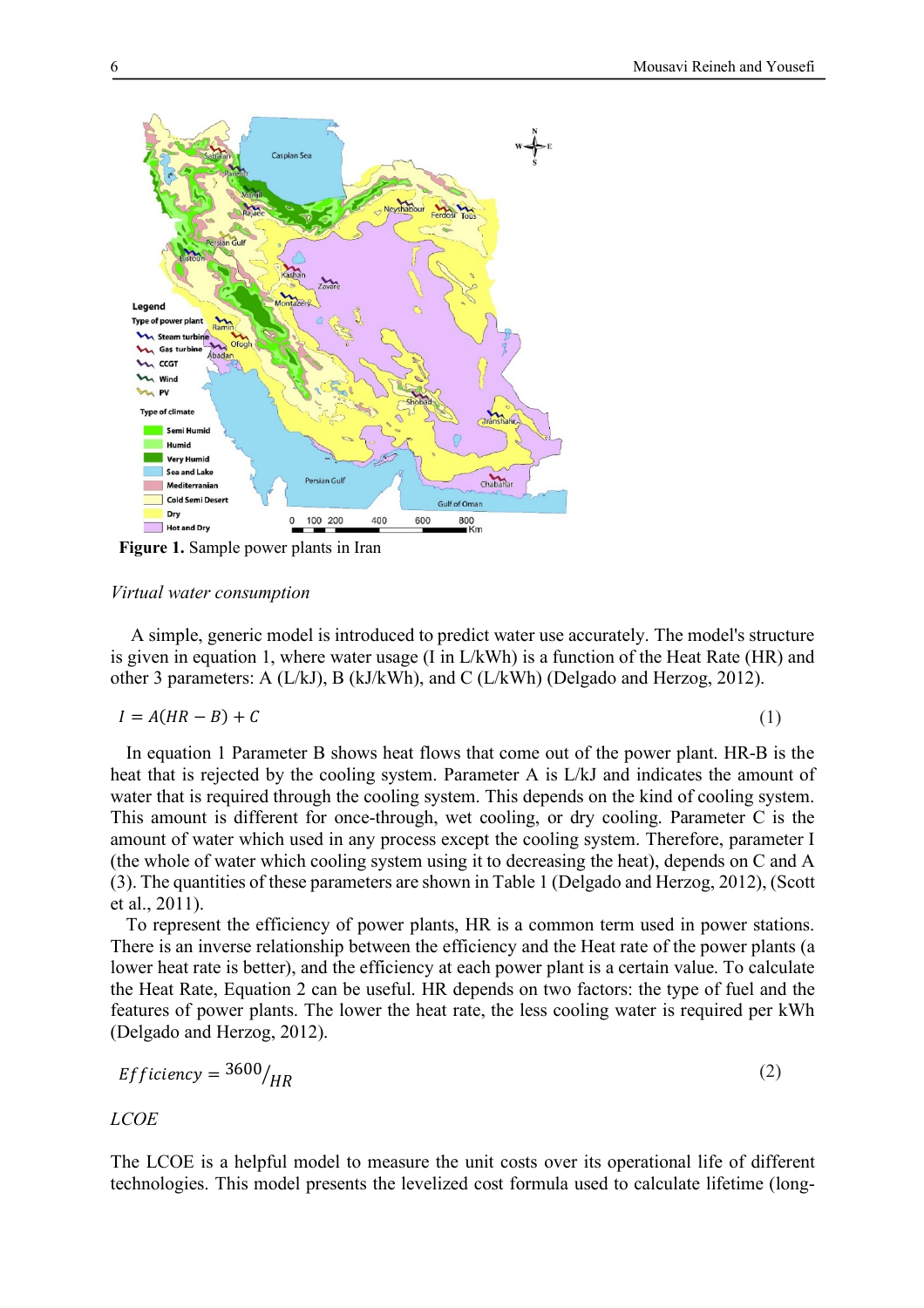run) average levelized costs. The economics and methods behind estimating the average lifetime cost of each electricity-generating technology will be discussed. To calculate average lifetime levelized costs based on the costs for investment, operation, and maintenance, fuel, and external costs Equation (Delgado and Herzog, 2012) is used (Szymański, 2021), (Albani et al., 2020), (Ligus, 2015) and abbreviations may be found in Table 2.

| Type         | <b>Stations</b> | Efficiency    | Type of<br>cooling | HR<br>(kJ/kWh) | A<br>(L/kJ)      | $\bf{B}$<br>(kJ/kWh) | $\mathcal{C}$<br>(L/kWh) |
|--------------|-----------------|---------------|--------------------|----------------|------------------|----------------------|--------------------------|
|              | Montazeri       | 0.34          | Dry                | 10588.2        | $\boldsymbol{0}$ | 5650                 | 0.15                     |
|              | Tous            | 0.37          | Dry                | 9729.7         | $\boldsymbol{0}$ | 5650                 | 0.15                     |
| Steam        | Ramin           | 0.36          | Wet Tower          | 10000          | 0.0005           | 5650                 | 0.15                     |
| turbine      | Iranshahr       | 0.31          | Dry                | 11612.9        | $\boldsymbol{0}$ | 5650                 | 0.15                     |
|              | Rajaee          | 0.36          | Dry                | 10000          | $\boldsymbol{0}$ | 5650                 | 0.15                     |
|              | <b>Bistoun</b>  | 0.38          | Wet Tower          | 9473.7         | 0.0005           | 5650                 | 0.15                     |
|              | Sabalan         | 0.31          |                    | 11612.9        | $\boldsymbol{0}$ | 5195                 | 0.025                    |
|              | Kashan          | 0.32          |                    | 11250          | $\boldsymbol{0}$ | 5195                 | 0.025                    |
|              | Ferdosi         | 0.30          |                    | 12000          | $\boldsymbol{0}$ | 5195                 | 0.025                    |
| Gas turbine  | Ofogh           | 0.27          |                    | 13333.3        | $\boldsymbol{0}$ | 5195                 | 0.025                    |
|              | Chabahar        | 0.29          |                    | 12413.8        | $\boldsymbol{0}$ | 5195                 | 0.025                    |
|              | Samangan        | 0.34          |                    | 10588.2        | $\boldsymbol{0}$ | 5195                 | 0.025                    |
|              | Zavare          | 0.48          | Wet Tower          | 7500           | 0.0005           | 5650                 | 0.18                     |
|              | Neishabour      | 0.46          | Dry                | 7826           | $\boldsymbol{0}$ | 5650                 | 0.18                     |
|              | Abadan          | 0.44          | Dry                | 8181.8         | $\boldsymbol{0}$ | 5650                 | 0.18                     |
| $CCGT*$      | Rajaee          | 0.32          | Dry                | 11250          | $\boldsymbol{0}$ | 5650                 | 0.18                     |
|              | Shobad          | 0.33          | Dry                | 10909          | $\boldsymbol{0}$ | 5650                 | 0.18                     |
|              | Paresar         | 0.50          | Once-<br>though    | 7200           | 0.00065          | 5650                 | 0.18                     |
| Wind         | Manjil          | $0.35 - 0.45$ |                    |                |                  |                      |                          |
| Photovoltaic | Persian Gulf    | $0.15 - 0.22$ |                    |                |                  |                      |                          |

**Table 1.** The relevant information of different power plants (Delgado and Herzog, 2012), (Comprehensive book on thermal power, 2018)

\* Combined cycle gas turbine

$$
LCOE = C_k + \left[ \sum_{t=0}^{PL} \frac{C_{O\&M} \times (1 + e_{O\&M})^t}{(1+r)^t} + \sum_{t=0}^{PL} \frac{C_{Fuel} \times (1 + e_{Fuel})^t}{(1+r)^t} \right] \times \frac{r(1+r)^{PL}}{(1+r)^{PL} - 1} + C_{Ec}
$$
(3)

The items of equation 3 can be described as follows.

$$
C_k = \frac{DR \times TPC(1+r)^{CL}}{HY \times CF}
$$
\n<sup>(4)</sup>

$$
C_{O\&M} = \frac{FOM}{HY \times CF} + VOM \tag{5}
$$

 $C_{\text{Euel}} = F C \times H R$  (6)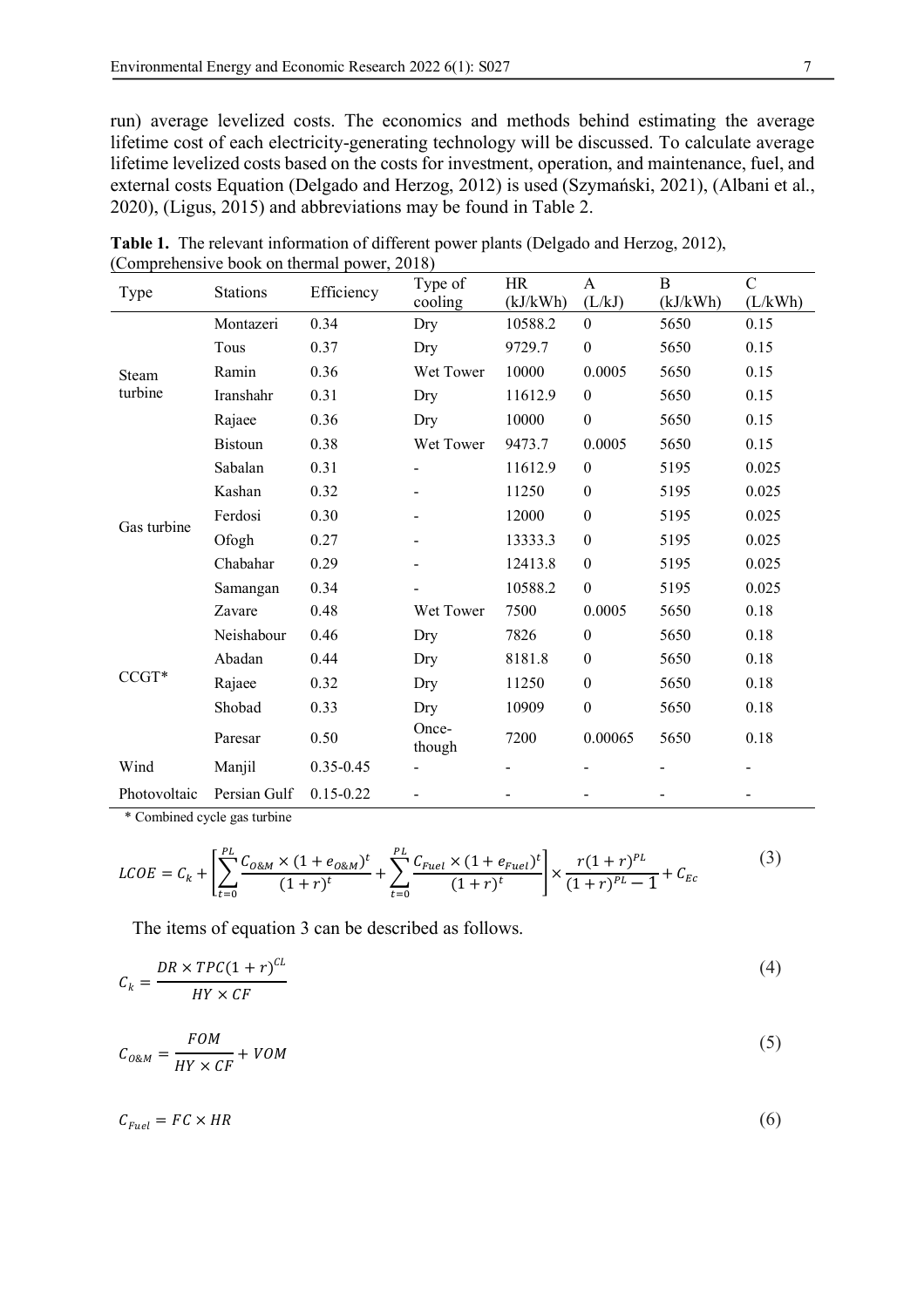$$
C_{Ec}\left(\frac{\$}{kWh}\right) = Ef\left(\frac{g}{Btu}\right) \times HR\left(\frac{Btu}{kWh}\right) \times VED\left(\frac{\$}{g}\right) \tag{7}
$$

As seen in Equation (Delgado and Herzog, 2012), the sum of capital costs, O&M costs, fuel costs, and external costs can be written as LCOE. To determine the external costs of  $CO<sub>2</sub>$ ,  $SO<sub>2</sub>$ , NOx and other air pollutants released from power plants, the emission factor (EF), the value of environmental damage (US dollars per ton of pollutant), and heat rate (Btu per kWh) must be identified (Roth and Ambs, 2004). So the Equation 7 is a common form of calculation to estimate the  $C_{Ec}$  (\$/kWh).

| Table 2. Abbreviations (Aldersey-Williams et al., 2019) |                                |                   |  |  |  |  |  |
|---------------------------------------------------------|--------------------------------|-------------------|--|--|--|--|--|
| Capital Cost                                            | $\frac{\sqrt{2}}{2}$           | $C_{k}$           |  |  |  |  |  |
| <b>Depreciation Rate</b>                                | $\frac{0}{0}$                  | DR                |  |  |  |  |  |
| <b>Total Plant Cost</b>                                 | $\frac{\text{S}}{\text{K}}$    | <b>TPC</b>        |  |  |  |  |  |
| <b>Construction Life</b>                                | Year                           | CL                |  |  |  |  |  |
| Discount Rate                                           | $\frac{0}{0}$                  | r                 |  |  |  |  |  |
| Hours Per Year                                          | Hours                          | <b>HY</b>         |  |  |  |  |  |
| Capacity Factor                                         | $\frac{0}{0}$                  | CF                |  |  |  |  |  |
| Total O&M Cost                                          | $\frac{\sqrt{2}}{2}$           | $C_{O\&M}$        |  |  |  |  |  |
| Escalation Rate Of O&M Cost                             | $\frac{0}{0}$                  | $e_{\alpha\&m}$   |  |  |  |  |  |
| Total Fixed O&M Cost                                    | \$/kWyear                      | <b>FOM</b>        |  |  |  |  |  |
| Total Variable O&M Cost                                 | $\frac{\sqrt{2}}{2}$           | <b>VOM</b>        |  |  |  |  |  |
| <b>Heat Rate</b>                                        | Btu/kWh                        | HR                |  |  |  |  |  |
| Plant Life                                              | Year                           | PL                |  |  |  |  |  |
| <b>Fuel Cost</b>                                        | $\frac{\text{S}}{\text{B}}$ tu | FC                |  |  |  |  |  |
| <b>Escalation Rate Of Fuel cost</b>                     | $\frac{0}{0}$                  | $e_{\text{Fuel}}$ |  |  |  |  |  |
| <b>External Cost</b>                                    | $\frac{\sqrt{2}}{2}$           | $C_{Ec}$          |  |  |  |  |  |
| Value Of Environmental Damage                           | $\frac{f}{g}$                  | <b>VED</b>        |  |  |  |  |  |
| <b>Emission Factor</b>                                  | gr/Btu                         | EF                |  |  |  |  |  |
| Levelized Cost of Electricity                           | \$/kWh                         | <b>LCOE</b>       |  |  |  |  |  |

#### *Data sets*

To estimate the amount of virtual water consumption, efficiency, type of cooling, heat rate, and some parameters are required. The relevant information is given in Table 1. Many characteristics vary depending on the characteristics of power plants. For example efficiency, heat rate, and type of cooling system. Certain features differ for each type of cooling system, such as parameters A, B, and C.

In this analysis, cost estimations are conducted under two scenarios. In the first scenario, the specific fuel price of the power plant is subsidized, and the second scenario is based on the export price of fuel (35 cents per m3). The economic and technical characteristics of different power plants are presented in Table 3.

The economic parameters that were used in this study were derived from the economic studies carried out by the Iranian Energy Ministry and the Annual Energy Report of Iran (Mousavi et al., 2012), (Roumi et al., 2019), (EnergyMinistry, 2016).

To calculate External costs, Emission Factor (EF), and Value Of Environmental Damage (VED) are necessary. They are presented in Table 4. The values are extracted from the World Bank Report and Annual Energy Report (Mousavi et al., 2012; EnergyMinistry, 2016).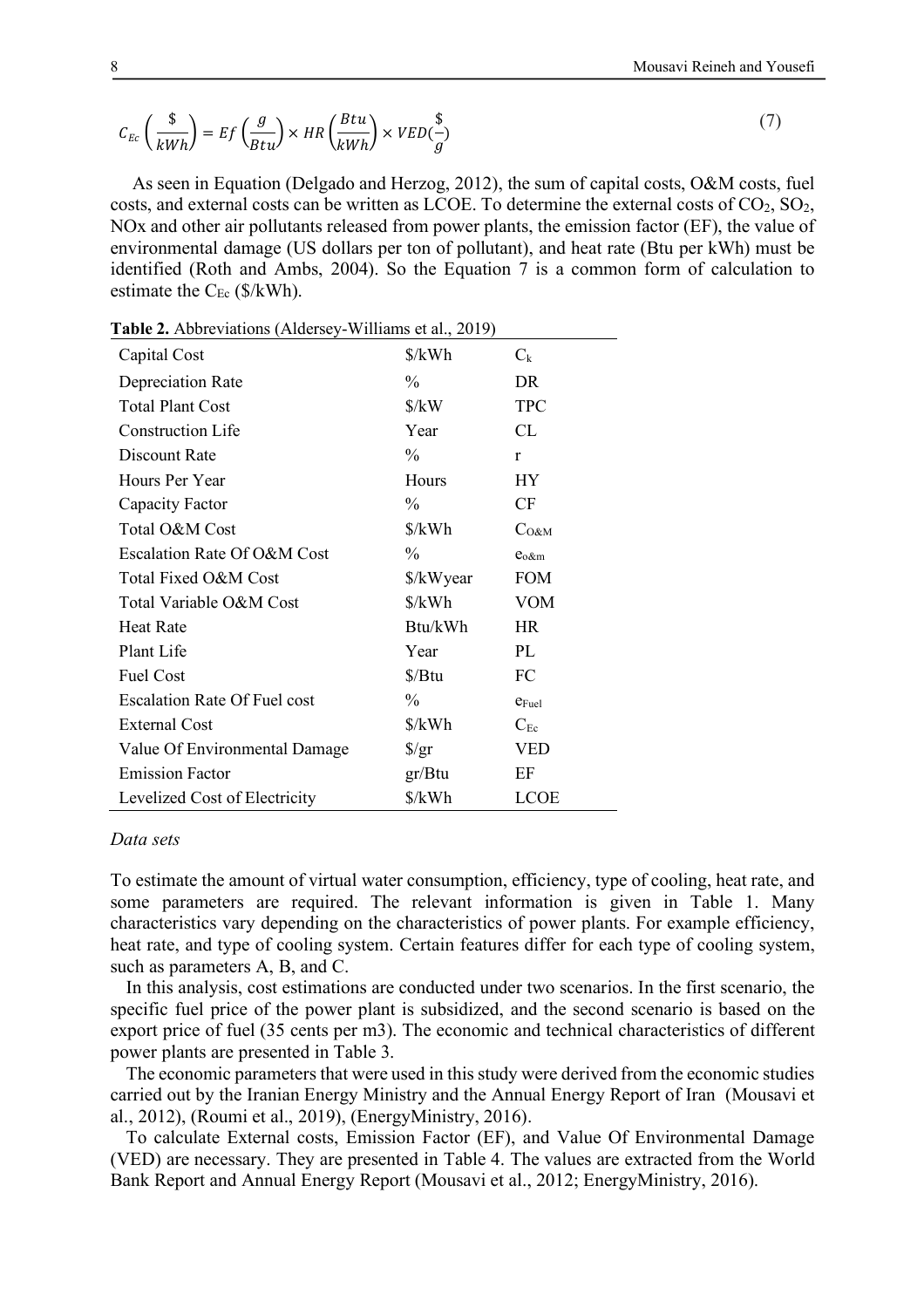|                                                                            | Value of Parameter |                |             |      |                |  |  |  |
|----------------------------------------------------------------------------|--------------------|----------------|-------------|------|----------------|--|--|--|
| Parameter                                                                  | Steam turbine      | Gas turbine    | <b>CCGT</b> | Wind | Photovoltaic   |  |  |  |
| $HR$ (Btu/kWh) <sup>*</sup>                                                | 9700               | 11247          | 9480        |      |                |  |  |  |
| PL                                                                         | 30                 | 12             | 30          | 25   | 25             |  |  |  |
| CL                                                                         | 5                  | $\overline{2}$ | 5           | 2    | $\overline{2}$ |  |  |  |
| CF(%)                                                                      | 89                 | 62             | 76          | 30   | 18             |  |  |  |
| TPC(S/kW)                                                                  | 1070               | 505            | 720         | 1900 | 4790           |  |  |  |
| DR $(\% )$                                                                 | 3.3                | 8.3            | 3.3         | 5    | $\overline{2}$ |  |  |  |
| HY                                                                         | 6132               | 7358.4         | 7358.4      | 8497 | 8497           |  |  |  |
| Discount rate $(\% )$                                                      | 14                 |                |             |      |                |  |  |  |
| Escalation rate of O&M costs $(\% )$                                       | 2                  |                |             |      |                |  |  |  |
| Escalation rate of fuel costs $(\% )$                                      | 5                  |                |             |      |                |  |  |  |
| Cost of each unit exported fuel<br>(natural gas) $(S/MMBtu)^*$             | 9.92               |                |             |      |                |  |  |  |
| Cost of each unit subsidized fuel<br>(natural gas) (\$/MMBtu) <sup>*</sup> | 0.039              |                |             |      |                |  |  |  |

**Table 3.** Economic and technical characteristics (Mousavi et al., 2012), (Roumi et al., 2019), (EnergyMinistry, 2016).

 $*$  Btu= 1055.05585 J, MMBtu= one million Btu

**Table 4.** Emission Factor and Value of environmental damage (Mousavi et al., 2012), (EnergyMinistry, 2016).

|                 |               | CH4     | CO <sub>2</sub> | <b>PM</b> | SO <sub>2</sub> | $NO_{x}$ | CO.     |        |
|-----------------|---------------|---------|-----------------|-----------|-----------------|----------|---------|--------|
|                 | Steam turbine | 1.878   | 68757.829       | 13.831    | 449.899         | 102.579  | 485.425 | 56302  |
| EF (gram/MMBtu) | Gas turbine   | 1.788   | 76733.462       | 12.998    | 103.144         | 118.148  | 18.561  | 63395  |
|                 | <b>CCGT</b>   | 1 0 7 1 | 47565.503       | 7.674     | 55.148          | 72.601   | 17.73   | 41543  |
| VED (cent/gram) |               | 0.0335  | 0.00161         | 0.6923    | 0.2936          | 0.0965   | 0.00418 | 0.0006 |

#### **Results and discussion**

#### *Quantity and Value of virtual water consumption*

Depending on the type of power plant and the type of cooling system, the amount of water used in the power generation process is different. Choosing a cooling system will play a significant role in our future electricity mix growth. Differences between cooling systems can have significant environmental impacts on local water supplies and the need to obtain power generation water rights (Carter et al., 1979), (Reynolds, 1980), (Laws, 2000), (Scott et al., 2011).

The quantity of water consumed in each power plant was calculated using the information and parameters in Table 1. According to the sample stations in this study, the average virtual water consumption is presented in Table 5.

As the results show, it is possible to ignore water consumption in renewable energy sources. Whereas steam turbine with wet cooling system is high consumption. As a consequence, developing renewable energy technologies will help with conserving water resources.

In Iran, the price of raw water for industrial usage such as power generation is 0.02 cents per liter. It is therefore possible to calculate the economic value of water used in the production of electricity (Table 6).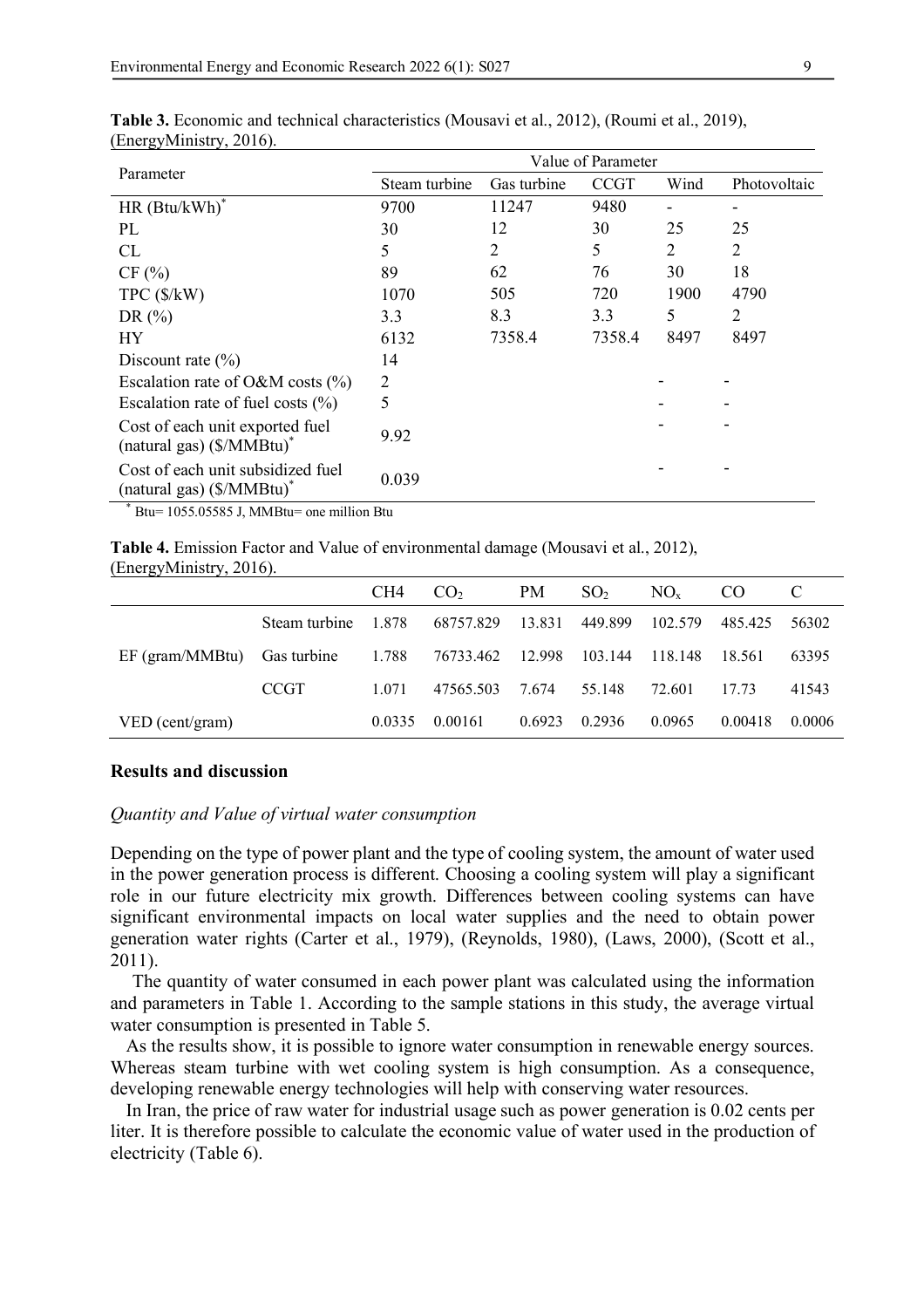| Type of power plants | Type of cooling<br>system | Virtual water<br>consumption $(L/kWh)$ | Virtual water<br>consumption $(m^3$ /year) |  |
|----------------------|---------------------------|----------------------------------------|--------------------------------------------|--|
|                      | Dry                       | 0.15                                   | 854639                                     |  |
| Steam turbine        | Wet Tower                 | 2.19                                   | 16360593                                   |  |
| Gas turbine          |                           | 0.025                                  | 54000                                      |  |
|                      | Dry                       | 0.175                                  | 919875                                     |  |
| <b>CCGT</b>          | Wet Tower                 | 1.33                                   | 3938635                                    |  |
|                      | Once-through              | 1.53                                   | 2502789                                    |  |
| Wind                 |                           | 0.0                                    | $\theta$                                   |  |
| Photovoltaic         |                           | 0.075                                  | 949                                        |  |

**Table 5.** Virtual water consumption

|  |  | Table 6. Value of water consumed in electricity production |  |  |  |
|--|--|------------------------------------------------------------|--|--|--|
|--|--|------------------------------------------------------------|--|--|--|

| Type of power plants | Type of cooling<br>system | Cost of virtual<br>water (cent/kWh) | Cost of virtual water<br>$(\frac{\sqrt{}}{2})$ |
|----------------------|---------------------------|-------------------------------------|------------------------------------------------|
| Steam turbine        | Dry                       | 0.003                               | 170927.8                                       |
|                      | Wet Tower                 | 0.044                               | 3272118.6                                      |
| Gas turbine          |                           | 0.0005                              | 10800                                          |
|                      | Dry                       | 0.0035                              | 183975                                         |
| <b>CCGT</b>          | Wet Tower                 | 0.0266                              | 787727                                         |
|                      | Once-through              | 0.0306                              | 500557.8                                       |
| Wind                 | -                         | $\boldsymbol{0}$                    | $\theta$                                       |
| Photovoltaic         |                           | 0.0015                              | 189.8                                          |

# *Quantity of pollutant emissions*

The amount of pollutions emitted by every single power plant is obtained by multiplying the relevant gas emission factor and the total production of that power plant. In the sample stations studied in this paper, the amounts of emitted gases were calculated and the results showed that thermal power plants produce more than 10 million tons of pollutants each year, including CH4,  $CO<sub>2</sub>$ , PM,  $SO<sub>2</sub>$ , NO<sub>x</sub>, CO and C. Table 7 shows the average of pollutants that are produced in each type of power plant. The amount of pollutants is estimated only at the stage of electricity production and the whole life cycle is not considered. Table 7 shows that 78% of the pollutants produced by thermal power plants belong to carbon dioxide, 21% belong to carbon and 1% belong to other pollutants.

**Table 7.** Quantity of pollutant emissions for each type of power plants (ton/year)

|               | CH <sub>4</sub> | CO <sub>2</sub> | <b>PM</b> | SO <sub>2</sub> | NO <sub>x</sub> | CO.      | C        |
|---------------|-----------------|-----------------|-----------|-----------------|-----------------|----------|----------|
| Steam turbine | 92              | 4368678         | 642.9     | 16560.4         | 14006.02        | 9573.71  | 1191460  |
| Gas turbine   | 34.56           | 1665941         | 237.6     | 978.48          | 3587.76         | 81.16    | 454347   |
| <b>CCGT</b>   | 46              | 2148806         | 1471.8    | 897.53          | 11930 35        | 269.81   | 586038   |
| Wind          | $\theta$        | $\theta$        | $\Omega$  | $\theta$        | $\theta$        | $\theta$ | $\theta$ |
| Pv            | $\theta$        | $\Omega$        | $\Omega$  | $\theta$        | $\Omega$        | $\theta$ | $\Omega$ |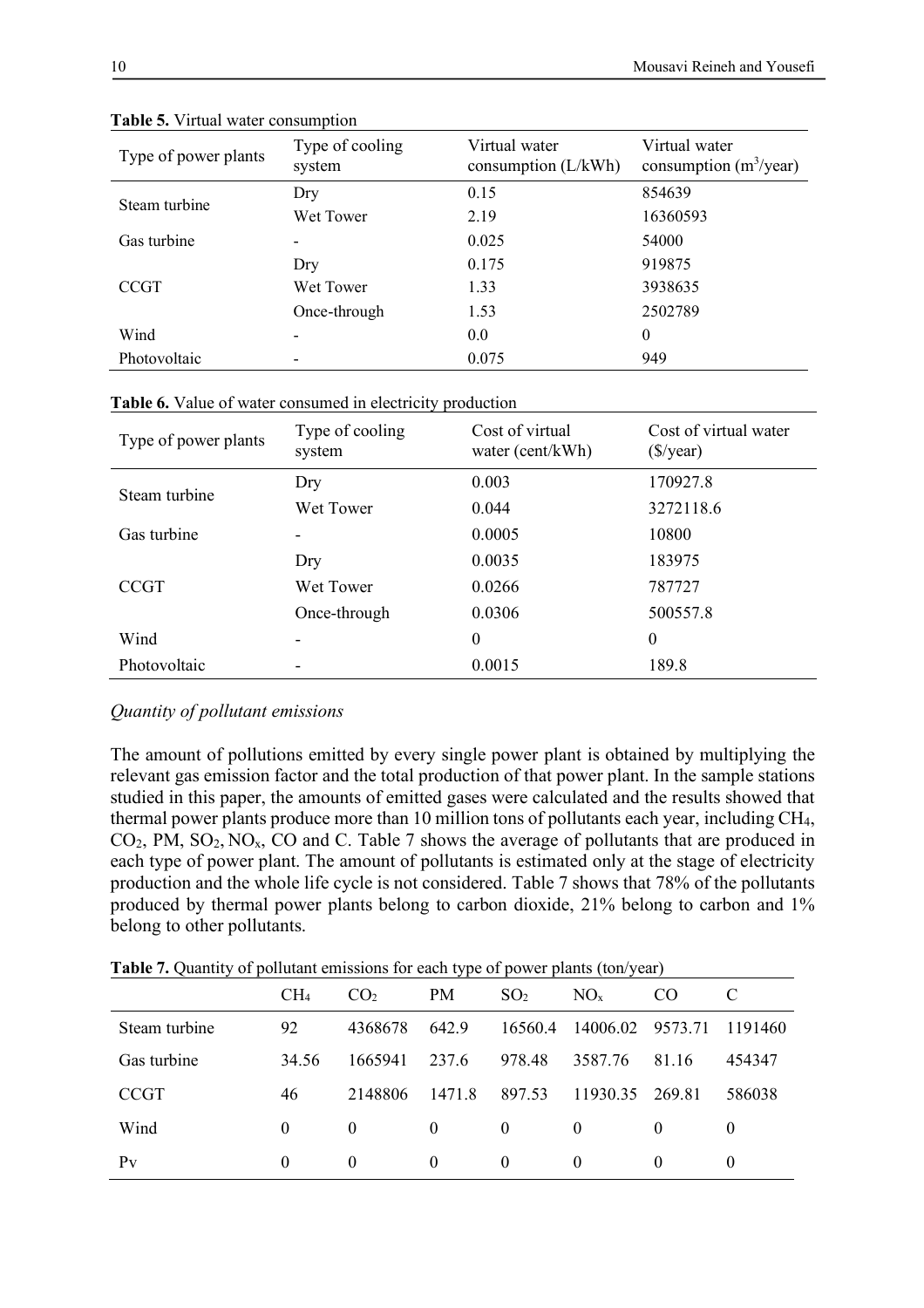#### *Results of LCOE model*

The external cost of pollutant emissions was calculated according to Formula 7. External costs of different gases are listed in Table 8. The total cost of damages to air quality in this study is reported as external costs in Table 8.

|                                 |                  | CH <sub>4</sub>     | CO <sub>2</sub> | <b>PM</b>    | SO <sub>2</sub> | $NO_{x}$ | CO.                 |       |
|---------------------------------|------------------|---------------------|-----------------|--------------|-----------------|----------|---------------------|-------|
|                                 | Steam<br>turbine | 0.0006 1.198        |                 | $0.093$ 1.28 |                 | 0.096    | 0.0197              | 0.328 |
| External Cost Gas<br>(cent/kWh) | turbine          | $0.0007$ 1.24       |                 | 0.123        | 0.513           | 0.128    | 0.00087             | 0.427 |
|                                 | <b>CCGT</b>      | $0.0003 \quad 0.72$ |                 | 0.05         | 0.153           | 0.066    | $0.00072 \quad 0.2$ |       |

**Table 8.** External costs of different gases (cent/kWh)

LCOE model estimates the final cost of electricity under 2 scenarios. The first one is based on subsidized fuel cost and the second one is based on exported fuel cost, the findings are described in Tables 9 and 10 respectively. Graphical results are shown in Figure 4.

|               | $C_{k}$ | $C_{O\&M}$ | $C_{\text{Full}}$ | $C_{\text{External}}$ | $C_{\text{Virtual Water}}$ | Total cost<br>(Cent per kWh) |
|---------------|---------|------------|-------------------|-----------------------|----------------------------|------------------------------|
| Steam turbine | 1.25    | 0.29       | 0.06              | 3.02                  | 0.02                       | 4.46                         |
| Gas turbine   | 1.27    | 0.22       | 0.09              | 2.44                  | 0.00                       | 4.03                         |
| <b>CCGT</b>   | 0.72    | 0.16       | 0.06              | 1.23                  | 0.02                       | 2.19                         |
| Wind          | 4.84    | 3.5        | $\theta$          | $\theta$              | $\theta$                   | 8.35                         |
| PV            | 7.14    | 4.27       |                   |                       | 0.00                       | 11.41                        |

**Table 9.** LCOE based on First scenario (subsidized fuel cost)

As the results show in the first scenario according to the subsidized fuel conventional power plant electricity generation is cheaper than renewables, and it is not economical to build and produce electricity from renewable energy sources. The share of different costs of electricity generation is shown in Figure 2, this is based on the first scenario.

According to Figure 2, it is important to note that in thermal power plants the largest share of costs is related to external costs and in renewable power plants, the largest share is related to capital costs. In this scenario, the costs of fuel and virtual water can be neglected because the price of each unit of them is very cheap.

The price of fuel is considered equal to its export price in the second scenario and caused significant changes in the results. The share of different costs of electricity generation based on the second scenario is shown in Figure 3.

|               | $C_{k}$ | C <sub>O&amp;M</sub> | $C_{\text{Full}}$ | $C_{\text{External}}$ | C Virtual Water | Total cost<br>(Cent per kWh) |
|---------------|---------|----------------------|-------------------|-----------------------|-----------------|------------------------------|
| Steam turbine | 1.25    | 0.29                 | 16.05             | 3.02                  | 0.02            | 20.63                        |
| Gas turbine   | 1.27    | 0.22                 | 23.96             | 2.44                  | 0.00            | 27.91                        |
| <b>CCGT</b>   | 0.72    | 0.16                 | 15.68             | 1.23                  | 0.02            | 17.81                        |
| Wind          | 4.84    | 3.5                  | $\theta$          | $_{0}$                | $\theta$        | 8.35                         |
| <b>PV</b>     | 7.14    | 4.27                 | $\theta$          | $\theta$              | 0.00            | 11.41                        |

**Table 10.** LCOE based on the second scenario (exported fuel cost)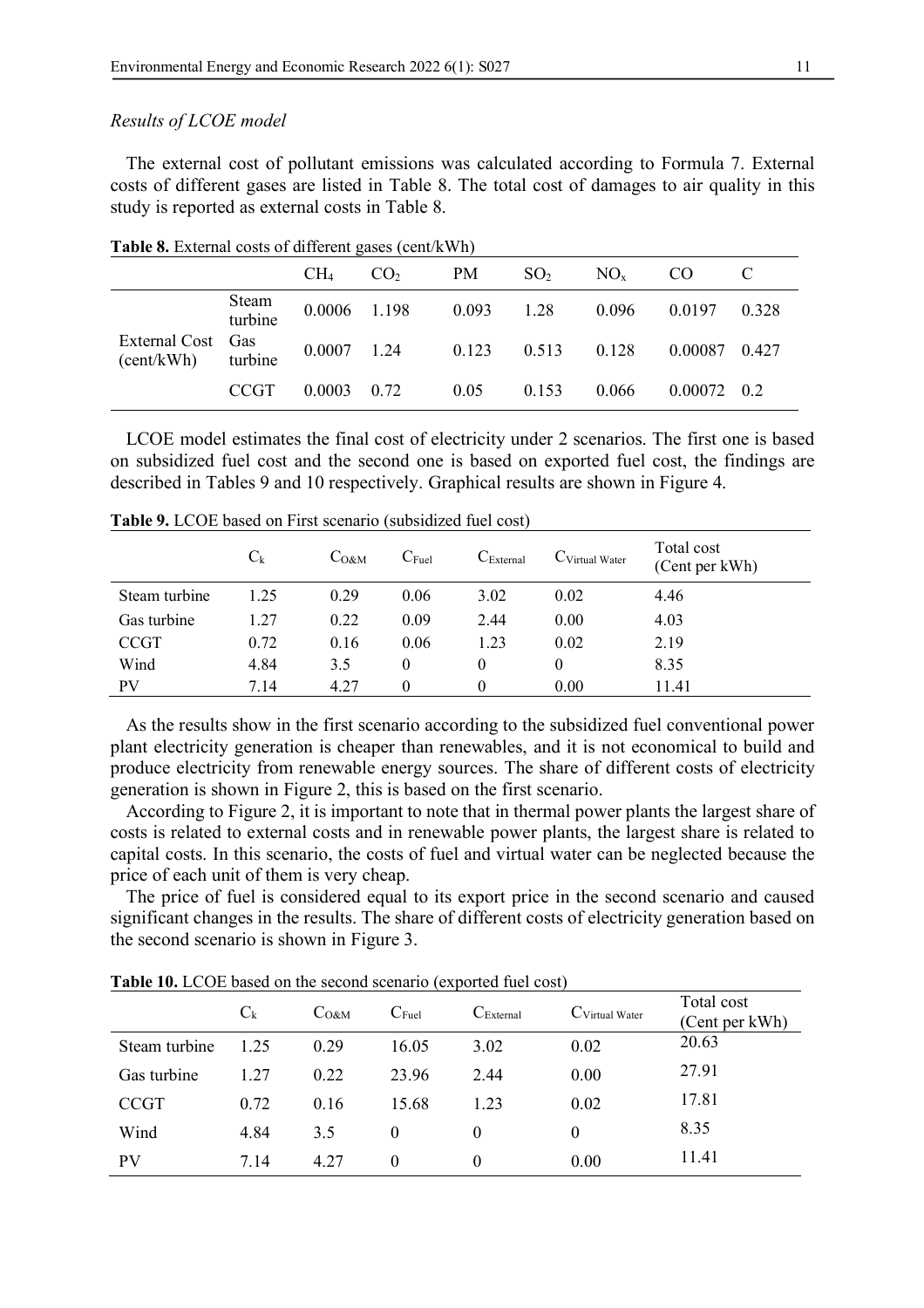





**Figure** 3. Share of different costs of electricity generation based on the second scenario (%)

The second scenario results show that generating electricity from renewables can be efficient if the fuel cost subsidies are excluded. In this condition fuel is expensive and it is better to be saved and instead of that renewable energy can be deployed easily. Figure 4 compares the LCOE of both scenarios.



**Figure 4.** LCOE based on two different scenarios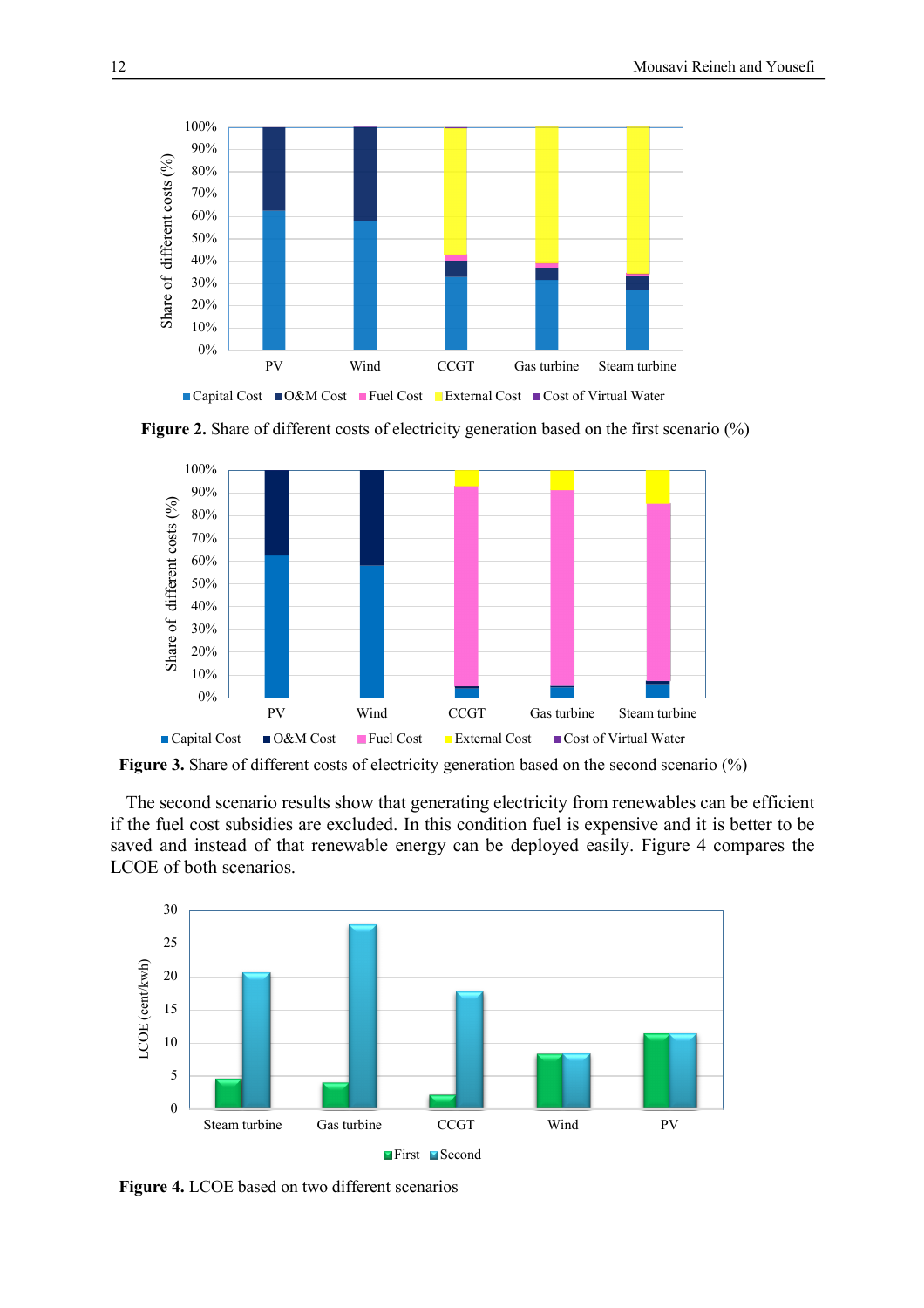According to the figures 2, 3 and 4, the difference between the final prices of the two scenarios in thermal power plants is related to the fuel cost.

#### **Conclusion**

The value of energy in today's world has led many countries to diversify energy sources and increase the share of renewable energy sources in their energy mix in addition to fossil fuels, which are the most popular and polluting energy sources in the world. Iran is a vast country with significant potential for both wind and solar energy sources. Using these resources can provide a major portion of the energy requirements of the country in the future. Unfortunately, little attention has been paid in recent years to the development of renewable energy. That is because Iran's gas and oil prices for thermal power plants are not a real fuel price, so electricity generation in thermal power plants is economical and renewable energy production is not economical. For instance, generating electricity from wind and photovoltaic power plants is not economical superficially. In the presented study, the cost of electricity generation in different types of power plants was investigated in two different scenarios. In the first scenario, where the price of each unit of fuel was determined based on the government rates, the results showed that the price of electricity generated in thermal power plants was more economical than the power provided by wind turbines and photovoltaic cells. But in the second scenario, by removing subsidies and considering the export price of the fuel used in thermal power plants, the cost of electricity produced at these plants will no longer be competitive and the use of wind and solar energy would compete with other sources of energy.

The absence of environmental costs of generating electricity is another advantage of wind and photovoltaic power plants over thermal power plants. Thermal power plants generate large quantities of pollution and greenhouse gases in the process of generating electricity by burning fossil fuels, causing irreparable damage to the planet. The environmental cost of generating electricity, including the cost of pollution of fossil fuels and virtual water consumption in the steam turbine, gas turbine, and CCGT power plants, is 3.03, 2.44, and 1.24 cent per kWh respectively. On the other hand, renewable energy (wind and photovoltaic) external costs are negligible. In other words, wind and photovoltaic electricity prevent more than 10 million tons of pollutants and greenhouse gases from entering the atmosphere and the environment every year.

The results of calculating the quantity of water consumed for the generating of each kWh showed that the quantity of virtual water consumed in various power plants depends on the type of power plant and the type of cooling system. The virtual water consumption rate for thermal power plants is between 0.025-2.19 liters / kWh, whereas the virtual water consumption rate for photovoltaic and wind turbines is between 0.07 and 0 liters / kWh. The average water usage is 2 million cubic meters in thermal power plants and 3,000 cubic meters per year in photovoltaic and wind power plants.

Water consumption in wind turbines was negligible in a study conducted by Macknick et al. (2012) and it was 0.09 liters per kWh in photovoltaic. According to Macknick's research, the Wet tower cooling system used 2.5 liters per kWh and 0.9 liters per kWh was used once-through the cooling system. In another study, Peter and Gleick (1994) examined the water and energy nexus. In that study, the amount of water used in various types of power generation technologies and types of cooling systems per kilowatt-hour of electricity production was investigated. The results showed that water consumption in renewable energies was negligible and water consumption in thermal power plants with wet tower and once-through was 2.6 and 1.1 liter per kWh respectively.

Therefore, to develop and grow the Iran power industry, choosing the type of power plant and especially the type of cooling system plays an important role in reducing water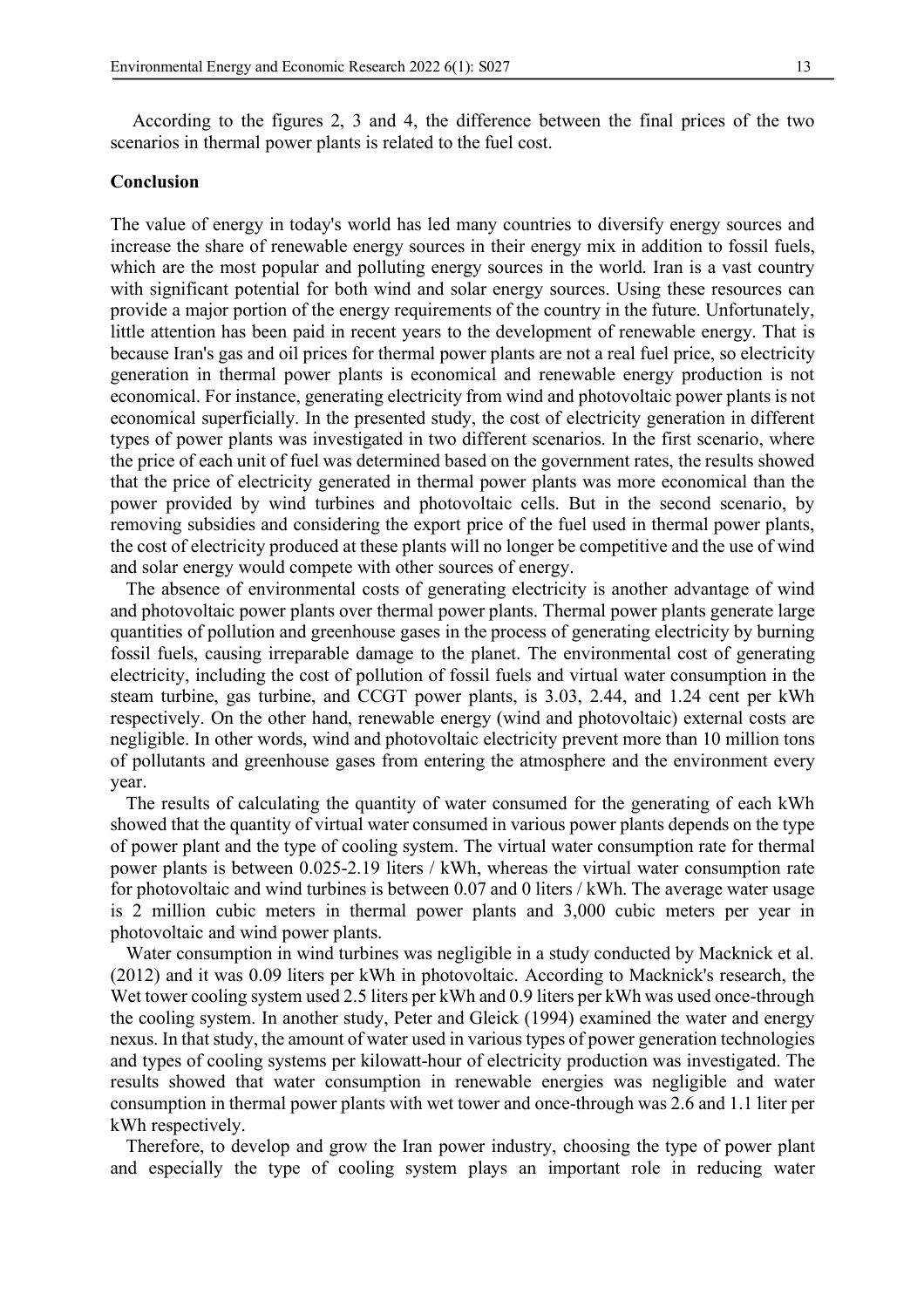consumption. Although the cost of virtual water is negligible (0.02 cent/liter) due to the low cost of industrial raw water, the high water consumption in power plant processes for electricity generation indicates that by making conscious choices in the path of energy development, a significant amount of water loss can be prevented.

Based on second scenario, by removing subsidies and considering the export price of the fuel, wind and solar energy would compete with other types of technologies, so because of fuel subsidies, renewable energy can't develop quickly.

#### **References**

- Albani, A., Ibrahim, M. Z., Yong, K. H., Yusop, Z. M., Jusoh, M. A., & Ridzuan, A. R. (2020). The wind energy potential in Kudat Malaysia by considering the levelized cost of energy for combined wind turbine capacities. Energy & Environment, 0958305X20937006.
- Aldersey-Williams, J., Broadbent, I. D., & Strachan, P. A. (2019). Better estimates of LCOE from audited accounts–A new methodology with examples from United Kingdom offshore wind and CCGT. Energy policy, 128, 25-35.
- Averyt, K. B., Fisher, J. B., Huber-Lee, A. T., Lewis, A., Macknick, J., Madden, N. T., ... & Tellinghuisen, S. (2011). Freshwater Use by US Power Plants Electricity's Thirst for a Precious Resource: A Report of the Energy and Water in a Warming World Initiative NREL Report No (p. 62). TP-6A20-5327 (Cambridge, MA: Union of Concerned Scientists) 62 p.
- Carter, H. H., Schubel, J. R., Wilson, R. E., & Woodhead, P. M. J. (1979). Thermally induced biological effects caused by once-through cooling systems: A rationale for evaluation. Environmental Management, 3(4), 353-368.
- Comprehensive book on thermal power. Holding Company in thermal power generation; 2018.
- EnergyMinistry. Annual energy report of Iran. 2016.
- Delgado, A., & Herzog, H. J. (2012). Simple model to help understand water use at power plants. Massachusetts Institute of Technology.
- DeNooyer, T. A., Peschel, J. M., Zhang, Z., & Stillwell, A. S. (2016). Integrating water resources and power generation: The energy–water nexus in Illinois. Applied energy, 162, 363-371.
- Dinar, Ariel, and Ashok Subramanian. "Policy implications from water pricing experiences in various countries." Water Policy 1.2 (1998): 239-250.
- Feng, K., Hubacek, K., Siu, Y. L., & Li, X. (2014). The energy and water nexus in Chinese electricity production: a hybrid life cycle analysis. Renewable and Sustainable Energy Reviews, 39, 342-355.
- Gjorgiev, B., & Sansavini, G. (2018). Electrical power generation under policy constrained waterenergy nexus. Applied Energy, 210, 568-579.
- Gleick, P. H. (1994). Water and energy. Annual Review of Energy and the environment, 19(1), 267- 299.
- Grubert, E., & Sanders, K. T. (2018). Water use in the United States energy system: A national assessment and unit process inventory of water consumption and withdrawals. Environmental science & technology, 52(11), 6695-6703.
- Herbert, G. J., Iniyan, S., Sreevalsan, E., & Rajapandian, S. (2007). A review of wind energy technologies. Renewable and sustainable energy Reviews, 11(6), 1117-1145.
- Hulio, Z. H., & Jiang, W. (2018). Assessment of the apparent performance characterization along with levelized cost of energy of wind power plants considering real data. Energy Exploration & Exploitation, 36(6), 1708-1728.
- IRENA, (2012). Renewable power generation costs.
- Jović, M., Laković, M., & Banjac, M. (2018). Improving the energy efficiency of a 110 MW thermal power plant by low-cost modification of the cooling system. Energy & Environment, 29(2), 245-259.
- Karbassi, A. R., Abduli, M. A., & Abdollahzadeh, E. M. (2007). Sustainability of energy production and use in Iran. Energy Policy, 35(10), 5171-5180.
- Keller, A. A., Tellinghuisen, S., Lee, C., Larson, D., Dennen, B., & Lee, J. (2010). Projection of california's future freshwater requirements for power generation. Energy  $\&$  environment, 21(2), 1-20.